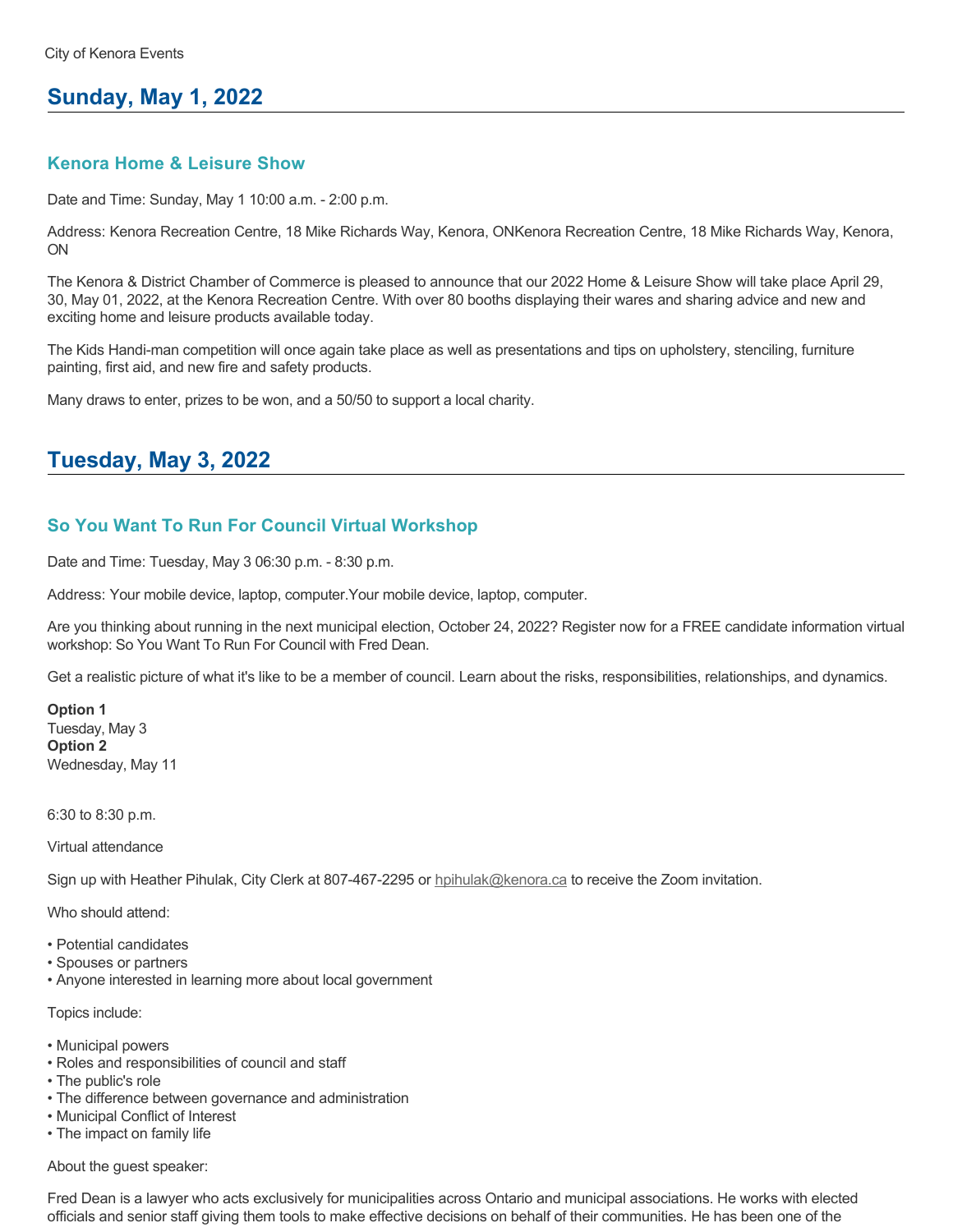facilitators training members of council and heads of council on behalf of the Association of Municipalities of Ontario since 2002.

Free event! Everyone welcome!

# **Wednesday, May 4, 2022**

### **CIP Program Funding Announcement**

Date and Time: Wednesday, May 4 10:00 a.m. - 11:00 a.m.

Address: 300 Main Street South, Kenora, ON300 Main Street South, Kenora, ON

You're invited to attend an exciting announcement of the recipients of the 2022 Community Improvement Plan program funding.

Please join us **Wednesday, May 4, 2022 at 10 a.m. at the Lake of the Woods Museum** as we celebrate the exciting projects that will be undertaken in the community this year.

Please RSVP to Megan Dokuchie, Economic Development Officer, at [mdokuchie@kenora.ca](mailto:mdokuchie@kenora.ca)

### **Tuesday, May 10, 2022**

### **The Great Benjamins Circus**

Date and Time: Tuesday, May 10 04:30 p.m. - 6:00 p.m.

Address: 18 Mike Richards Way 18 Mike Richards Way

The Great Benjamins Circus is coming to you for 1 BIG DAY! Don't miss out on your ONLINE EARLY-BIRD DISCOUNT TICKETS!

LOCATION: Kenora Recreation Centre Arena - Mike Richards Way

SHOWTIMES: Tuesday, May 10 at 4:30 p.m. and 7:00 p.m.

GET TICKETS ONLINE NOW AT [https://benjaminscircus.com/tickets/](https://benjaminscircus.com/tickets/?fbclid=IwAR2yis8_bNj2MLTgCl8IgY86FjjFq9ANxEol1Y8YBSwkhw7mYPr2UKJUlp8)

> Adult tickets for ONLY \$32!

> Kids tickets from just \$20!

Have questions?? Visit our FAQ's here - [benjaminscircus.com/faq](https://l.facebook.com/l.php?u=http%3A%2F%2Fbenjaminscircus.com%2Ffaq%3Ffbclid%3DIwAR3-ddNp9Arhvhjd-GnZU7kNtdLXUo89gqBQ1L05oGVnf5e7gP8rkEP9O3s&h=AT1DbdXOU4bgYTTi8EA9gYiwpZpmQ5L8LXXGgRVfGhadjYj-xMr0r-CMCB8TtClczcBsConZnGUL9hOYyoyuL9kizHrUskC1J6_XZE8QOfLCL3hMuOG3SI5_A8y3O72efA&__tn__=q&c[0]=AT2aHYpv6YxuZIYNT_aMLJIXTjnwBhLBeTqI0uFm2aZesxrb79Tfd6H5Wgyp-2xrXw8Hfl9zsVwQmS4dvzipm6cA61o6NoLz73GupuOPL5eODW_NBbPltM-3NuOSTppQqLYhrZdoh2Wbn-Z2Q2Bu-d-6)

Bring your friends and family and join us for 90-minutes of CIRCUS FUN, THRILLS, AND LAUGHTER!

#### **The Great Benjamins Circus**

Date and Time: Tuesday, May 10 07:00 p.m. - 8:30 p.m.

Address: 18 Mike Richards Way 18 Mike Richards Way

The Great Benjamins Circus is coming to you for 1 BIG DAY! Don't miss out on your ONLINE EARLY-BIRD DISCOUNT TICKETS!

LOCATION: Kenora Recreation Centre Arena - Mike Richards Way

#### SHOWTIMES:

Tuesday, May 10 at 4:30 p.m. and 7:00 p.m.

GET TICKETS ONLINE NOW AT [https://benjaminscircus.com/tickets/](https://benjaminscircus.com/tickets/?fbclid=IwAR2yis8_bNj2MLTgCl8IgY86FjjFq9ANxEol1Y8YBSwkhw7mYPr2UKJUlp8)

> Adult tickets for ONLY \$32!

> Kids tickets from just \$20!

Have questions?? Visit our FAQ's here - [benjaminscircus.com/faq](https://l.facebook.com/l.php?u=http%3A%2F%2Fbenjaminscircus.com%2Ffaq%3Ffbclid%3DIwAR3-ddNp9Arhvhjd-GnZU7kNtdLXUo89gqBQ1L05oGVnf5e7gP8rkEP9O3s&h=AT1DbdXOU4bgYTTi8EA9gYiwpZpmQ5L8LXXGgRVfGhadjYj-xMr0r-CMCB8TtClczcBsConZnGUL9hOYyoyuL9kizHrUskC1J6_XZE8QOfLCL3hMuOG3SI5_A8y3O72efA&__tn__=q&c[0]=AT2aHYpv6YxuZIYNT_aMLJIXTjnwBhLBeTqI0uFm2aZesxrb79Tfd6H5Wgyp-2xrXw8Hfl9zsVwQmS4dvzipm6cA61o6NoLz73GupuOPL5eODW_NBbPltM-3NuOSTppQqLYhrZdoh2Wbn-Z2Q2Bu-d-6)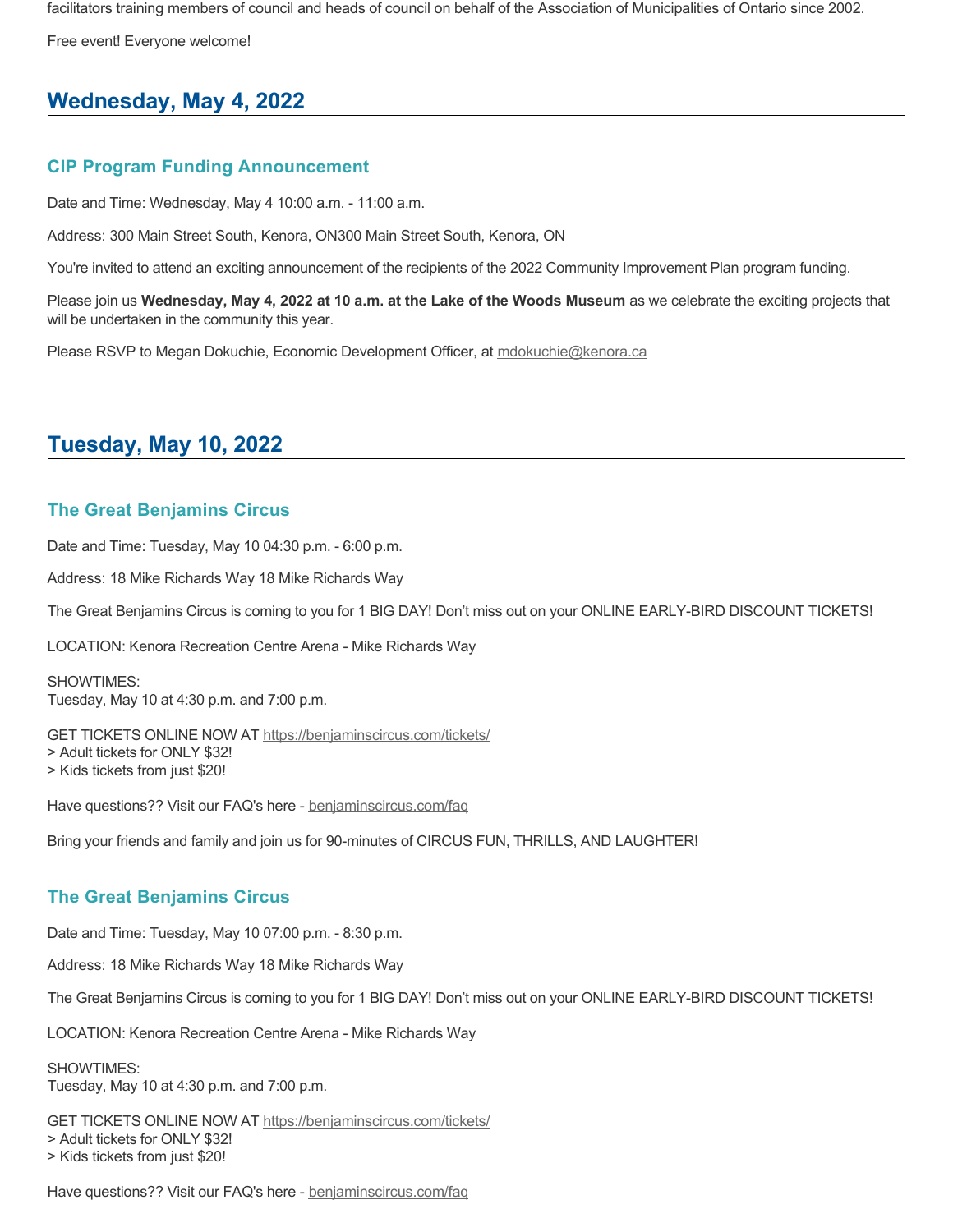Bring your friends and family and join us for 90-minutes of CIRCUS FUN, THRILLS, AND LAUGHTER!

# **Wednesday, May 11, 2022**

### **So You Want To Run For Council Virtual Workshop**

Date and Time: Wednesday, May 11 06:30 p.m. - 8:30 p.m.

Address: Your mobile device, laptop, computer.Your mobile device, laptop, computer.

Are you thinking about running in the next municipal election, October 24, 2022? Register now for a FREE candidate information virtual workshop: So You Want To Run For Council with Fred Dean.

Get a realistic picture of what it's like to be a member of council. Learn about the risks, responsibilities, relationships, and dynamics.

**Option 1** Tuesday, May 3 **Option 2** Wednesday, May 11

6:30 to 8:30 p.m.

Virtual attendance

Sign up with Heather Pihulak, City Clerk at 807-467-2295 or **hpihulak@kenora.ca** to receive the Zoom invitation.

Who should attend:

- Potential candidates
- Spouses or partners
- Anyone interested in learning more about local government

Topics include:

- Municipal powers
- Roles and responsibilities of council and staff
- The public's role
- The difference between governance and administration
- Municipal Conflict of Interest
- The impact on family life

About the guest speaker:

Fred Dean is a lawyer who acts exclusively for municipalities across Ontario and municipal associations. He works with elected officials and senior staff giving them tools to make effective decisions on behalf of their communities. He has been one of the facilitators training members of council and heads of council on behalf of the Association of Municipalities of Ontario since 2002.

Free event! Everyone welcome!

# **Friday, May 13, 2022**

### **25K in 5H Giving Challenge**

Date and Time: Friday, May 13 10:00 a.m. - 3:00 p.m.

Address: 101 Park St. Kenora, ON101 Park St. Kenora, ON

Join the Kenora and Lake of the Woods Community Foundation for the return of the 25 in 5 Giving Challenge!

Time to start figuring out who you will challenge whether that's your friends, family members, even local businesses to make a donation towards community endowment funds on May 13th.

These funds are the reason we can continue making grants to registered charities and not-for-profits sponsored by a charity in the community, that and your donations of course!